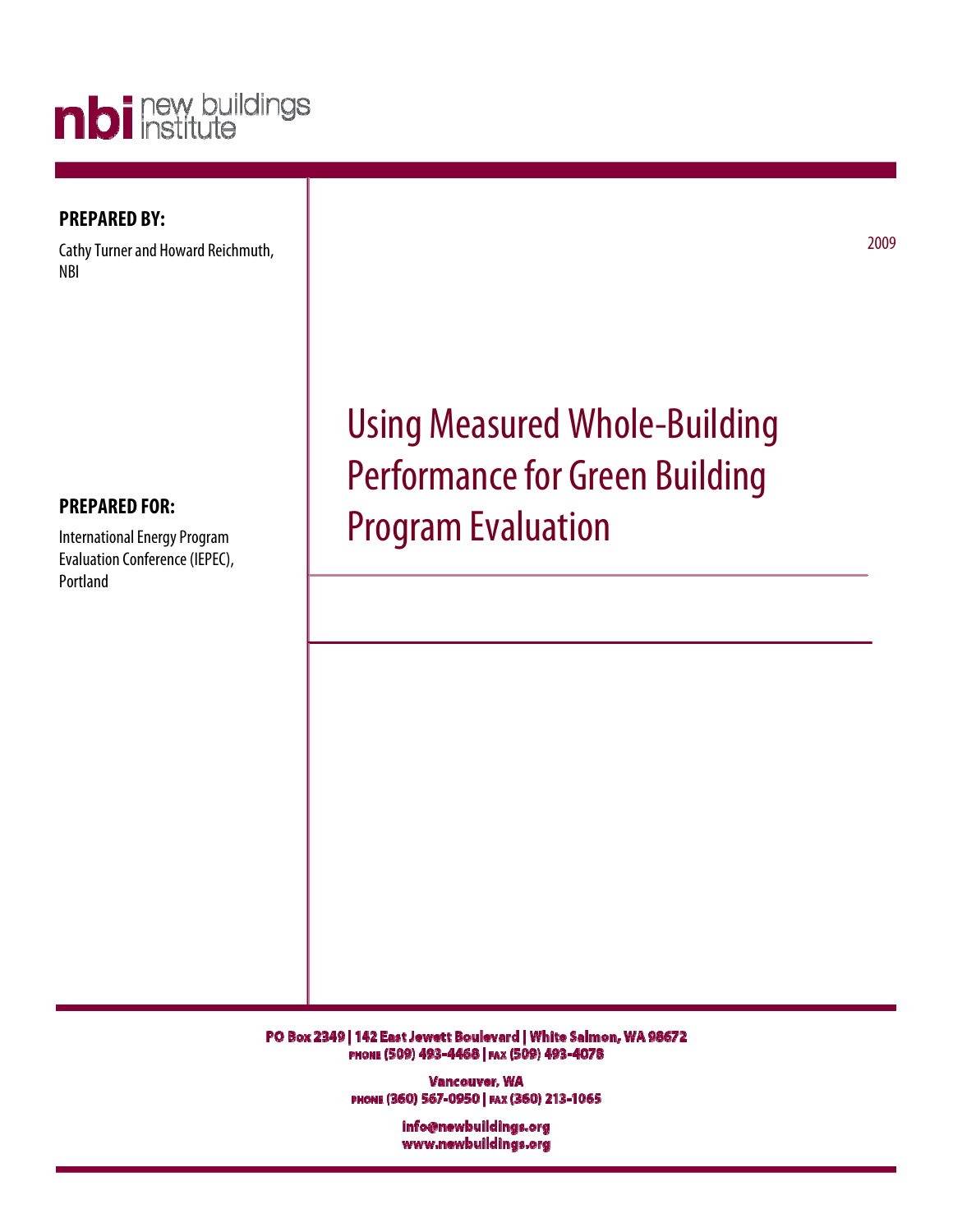# **Using Measured Whole-Building Performance for Green Building Program Evaluation**

*Cathy Turner and Howard Reichmuth, New Buildings Institute, White Salmon, WA*

# **ABSTRACT**

Green building program energy efficiency strategies often use integrated design, precluding the measurement of results simply from deemed savings of specific measures. This paper describes the use of whole-building measured energy use, by month and fuel, to evaluate the achievements of high performance building programs at both the individual building and program level. A subgroup of 23 buildings, drawn from a previous exploratory of review of post-occupancy LEED building energy performance, is examined here to understand the drivers of the wide variability in individual performance levels revealed in the initial review. Energy signatures, showing monthly patterns of annual energy use by fuel in relation to outside air temperatures, are used to estimate end use breakdowns and identify likely areas for performance problems. The results give a quick picture of unusual patterns, potential areas for improvements, or drivers of particularly good performance. This paper presents several examples of the use of energy signatures in this fashion, identifying some of the key observed performance factors, and demonstrating that useful insight into measured building performance is possible with a relatively simple set of data. It concludes by discussing enhancements that could extend the use of these tools. The audience includes program managers seeking to better evaluate program results and understand possible sources of future improvements. The audience also includes building operators looking for more efficient ways to identify potential problem areas in their facilities.

## **Introduction**

To make dramatic progress toward very low energy buildings, owners, designers, and energy program managers need prompt and meaningful whole building measured performance feedback, which has not been widely implemented. Energy efficiency strategies used in green building programs often encourage integrated design, deriving energy savings from a coordinated combination of siting, building envelope design, lighting, and HVAC. The integrated approach precludes quantifying results simply from deemed savings from verification of specific measures. This paper describes the use of whole-building measured energy use, by month and fuel, to evaluate the achievements and challenges of high performance building programs at both the individual building and program level.

## **Background**

New Buildings Institute conducted an exploratory nationwide review of the measured energy performance of LEED-NC commercial buildings for the USGBC in 2007 (Turner & Frankel 2008). That study covered 121 buildings, 22% of the total LEED NC certifications at the time. Wide variability among individual building results masked any clear correlations between the initial level of anticipated savings and the whole-building performance results. Results showed that the 100 medium energy buildings in this group had lower average energy use intensity (EUIs) than comparable non-LEED commercial building stock, but there was wide variation among individual project results.<sup>1</sup> For example, the figure below shows EUIs for

<sup>&</sup>lt;sup>1</sup> At the time this paper was being drafted, two important independent analyses of the data from the 2007 study had been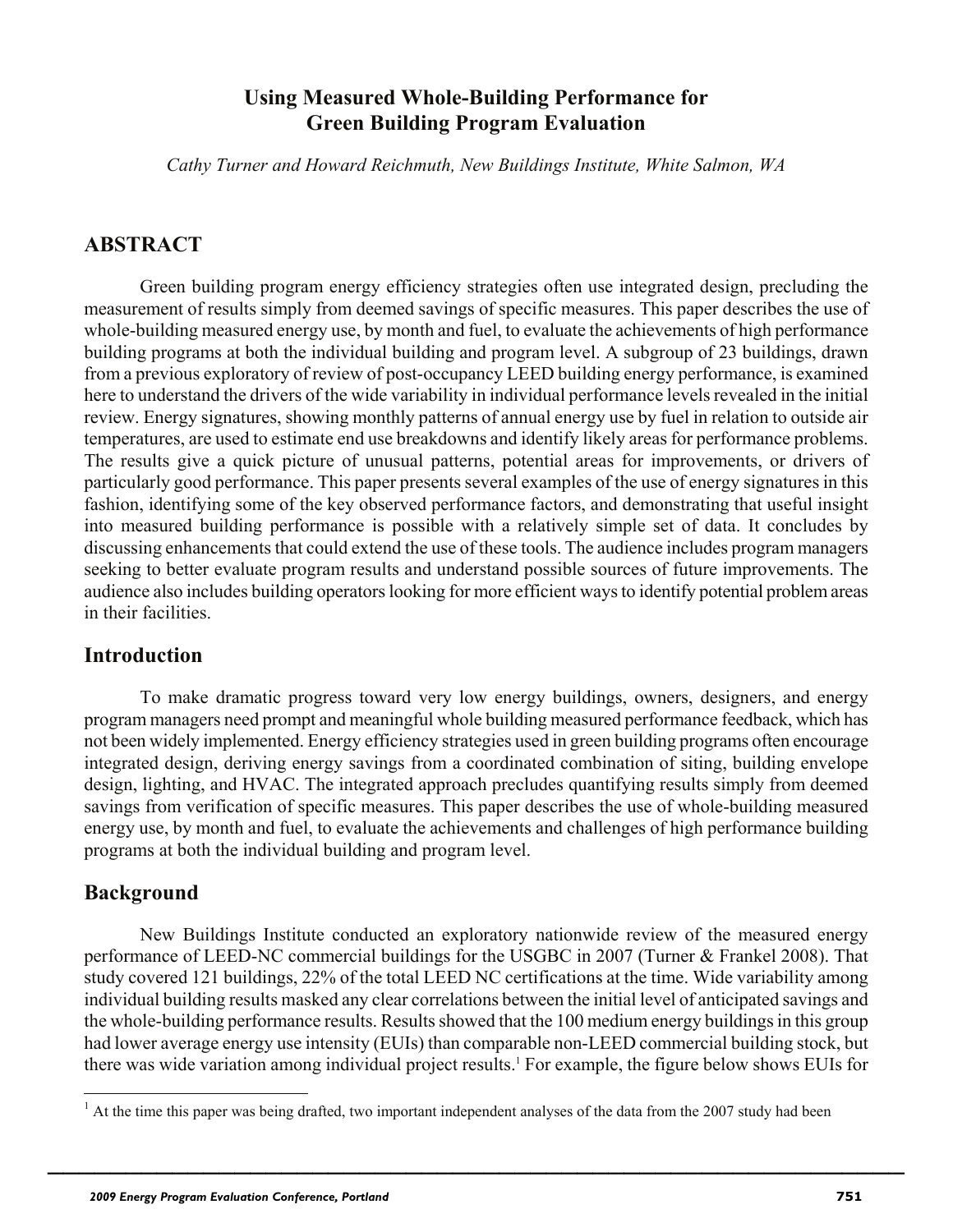several activity types in the study. For each type with ten or more buildings, the highest measured EUI was at least five times the lowest in the same group. Other metrics showed similar performance ranges: onequarter had Energy Star ratings worse than the national median; and, when comparing measured EUIs to initial modeling predictions, some buildings used as little as one-third of the model while others twice as much.



*The measured EUIs (kBtu/sf) of 100 LEED-NC buildings are shown as a dots on this chart, grouped by activity type.* 

*Another 21 buildings, categorized as 'high energy activity types' solely on the basis of their reported activity, are not shown here. This latter group, housing activities requiring high plug and equipment loads, would require a much larger Y axis scale to display their EUIs, ranging up to nearly 700 kBtu/sf.*

**Figure 1:** Measured EUI by Building Activity Type

The variability in commercial building EUIs is neither a recent development nor unique to green building. It is clearly displayed throughout the national commercial building stock, as seen in the Commercial Building Energy Consumption Survey (CBECS) (EIA 2009). That quadrennial survey by the Department of Energy's Energy Information Administration has always shown an extremely wide spread of performance levels, for every activity type and construction era. For example, CBECS EUIs just for office buildings differ by a factor of nearly 10, from 18 to 180 kBtu/sf, *after* excluding the highest and lowest 5%.

Numerous factors contribute to this general variation, broadly including climate, design and condition of the building, type and condition of building systems, operating practices, schedule of building use, and equipment loads of the occupants. In addition, the responsibility for energy performance is fragmented among many groups, with different roles and accountability for designers, builders, owners, operators and occupants. That fragmentation has made it easy for each of these parties to assume that problems lie in areas outside their own control. For example, the energy optimization in LEED-NC focuses on design and prediction of a building's envelope, HVAC and lighting systems, in the context of the known climate, and with a fixed assumption regarding operating approach and future tenants' schedule and plug loads. Often the final occupant activities, schedule, and loads are not known at the design stage. Thus, common responses to questions about higher than anticipated energy consumption state that the building was used differently than intended, or that the building operator is not properly controlling the systems, or that the as-built facility did not accurately reflect the initial design. Differences from these sources are not typically verified or quantified, but performance feedback addressing these issues is essential to continuous improvement toward high performance buildings.

The annual EUI-based metrics summarized in the initial LEED study could provide no insight into the underlying causes of performance differences. This report presents results from a follow-up study that

approved for future publication (Newsham, Mancini & Birt 2009; Scofield 2009). Each applies a more rigorous statistical approach than the initial study to quantifying the average difference between energy use in LEED and general commercial building stock.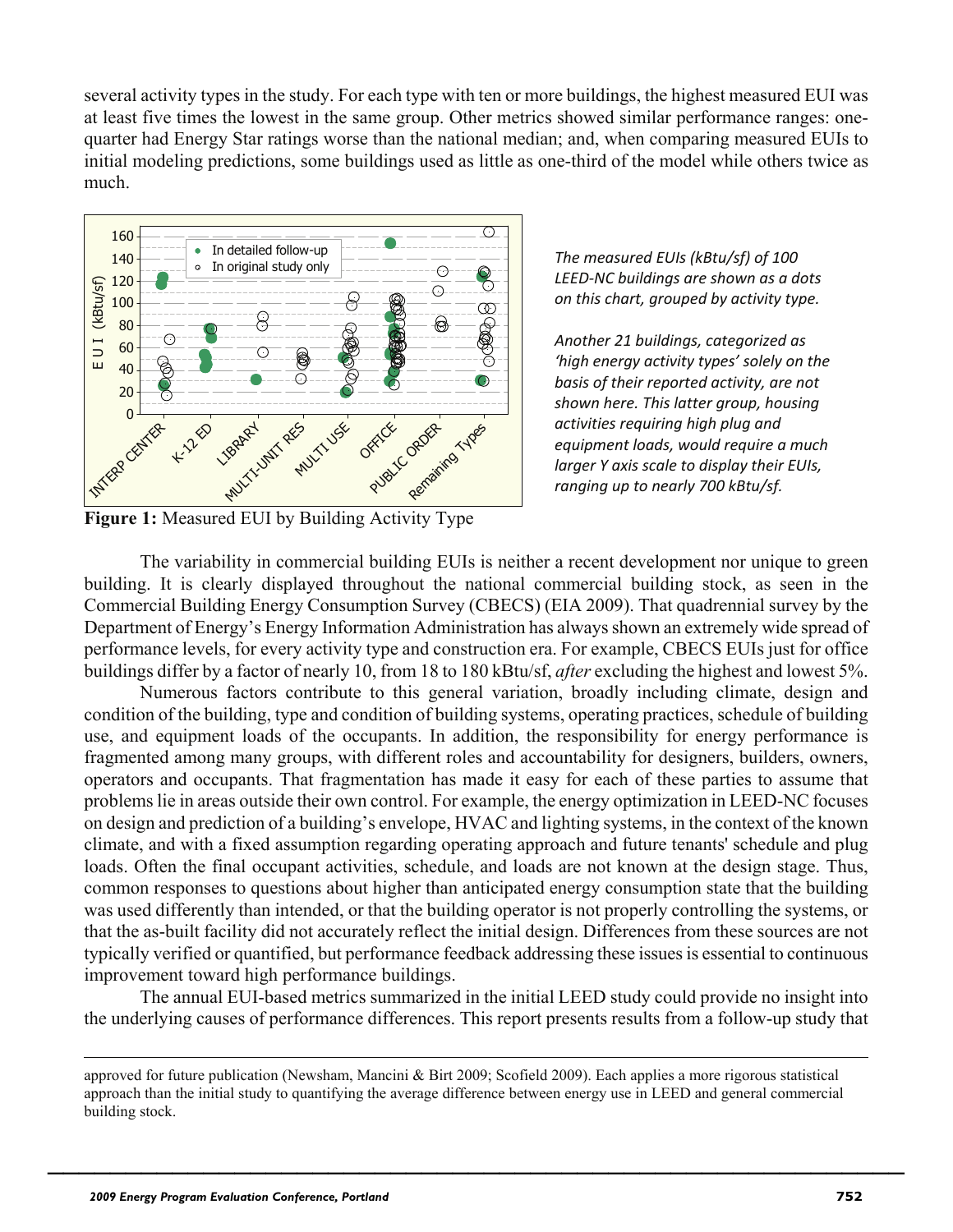investigated what drove those differences. The review process used could lead to more informative general feedback mechanisms.

#### **Caveats**

This study reviewed a limited set of buildings of varying types, designs, climates, and operational strategies. Although more detailed than the initial analysis, it was not an in-depth examination or audit of the features and component performance of the participating buildings. Rather, informed by the experience and perspectives of multiple building analysts, these examples present several considerations with potential broad applicability to typical new construction and building operation.

# **Study Approach**

The follow-up review focused on the top and bottom tier performers of the original study to provide examples of factors driving the greatest degree variation and possible paths to improving measured results. Medium energy activity type buildings from these two ends of the performance spectrum were invited to participate. Twenty-three, representing a variety of activity types, climate zones, building sizes, and LEED achievement levels, were willing and able to commit the time to this voluntary study and included in the analysis (shown by solid circles in Figure 1). The EUIs in Figure 1 reflect the purchased site energy for the most recent year of experience available. Year-to-year changes were also reviewed for insights into performance stability or the impact of operating or behavioral changes.

To best understand each building's existing performance characteristics, this study focuses primarily on site energy, the total energy delivered as kWh, therms, etc. to the building. Directly reflecting the actual metered energy usage, site energy patterns are the most relevant to the question of why an existing individual building is performing at the observed level. Source energy, which includes losses from power generation, transmission, and distribution, is a valuable alternative view, especially useful in broader policy analyses. Source energy is readily calculated from verified site energy by fuel.

This study focused strategically on interviews and analysis of the monthly temperature-based energy signatures of the buildings to identify key issues related to the core question of why the energy usage of "high performance" buildings varies so much. The energy signatures, described in the next section, provided a more detailed look at the originally reported monthly energy consumption data. That tool was used to better understand how energy appeared to be consumed in each building and to inform the subsequent interview with owners and operators. Thus, these results represent the level of insight generally obtainable from informed attention to basic utility billing data and the observations of building operators and occupants.

## **Energy Signatures and Inverse Models**

This section provides a general definition of the energy signature concept and terminology as used in this paper, explains the key differences between the approach to inverse modeling used here and similar procedures described in the literature, and explains this paper's use of a reference building.

### **Definitions**

Building energy is sensitive to many factors, such as sun, wind, occupancy, and HVAC systems. However, for a given set of physical and occupant characteristics, the dominant relationship throughout the year is between the building's energy use and outside temperature. While a conventional EUI benchmark expressed as energy/sf/yr provides a single measured number, the energy signatures in this analysis provide an entire temperature-dependent curve, permitting the comparison of performance characteristics between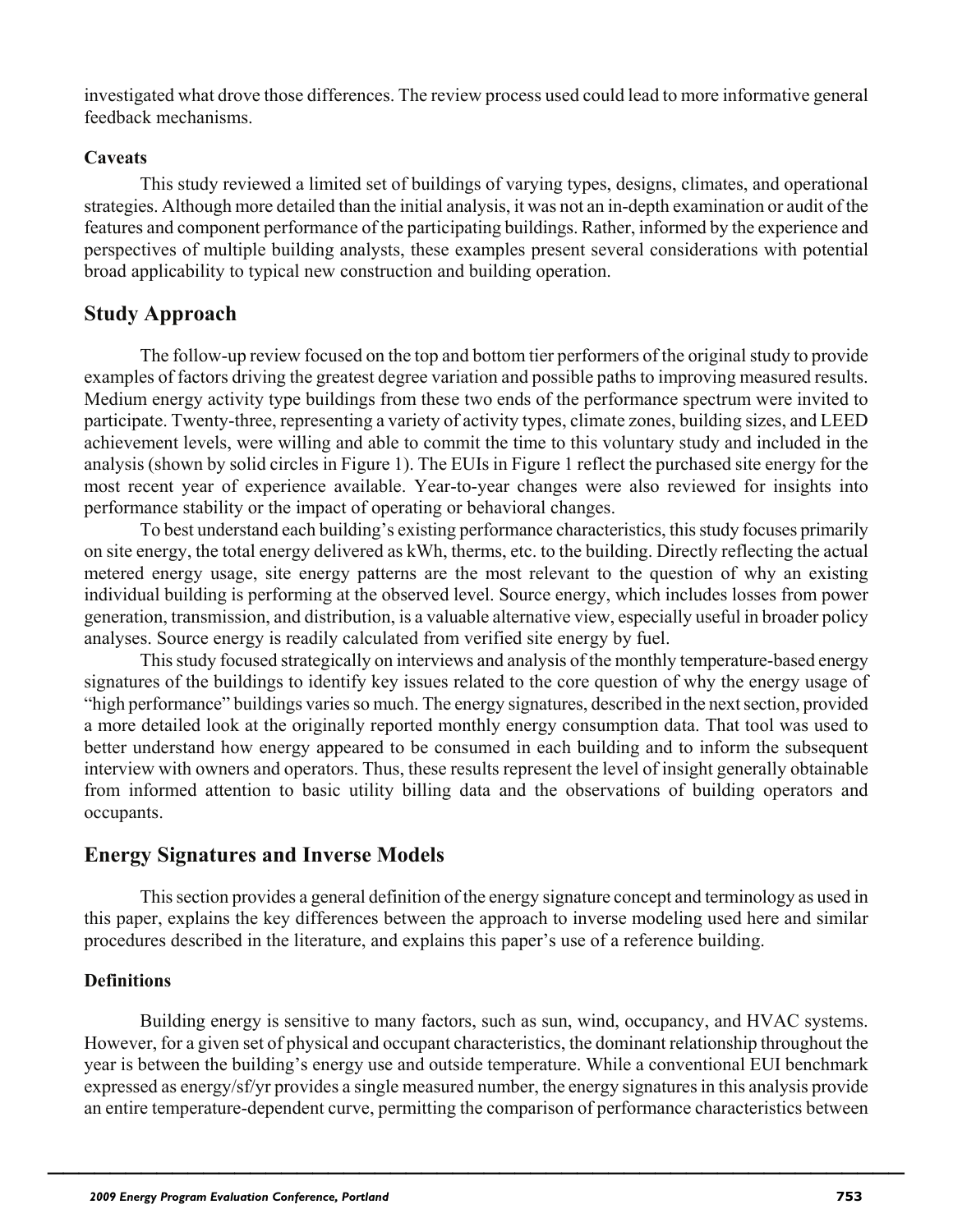buildings in different climates or for the same building at different times of the year. In an energy signature, the horizontal axis is temperature based, not calendar based. The vertical axis of the graph is expressed in average power density units of Watts/square foot. (Electricity and fuel usage for each period are converted to kilowatt-hour units, and then divided by the number of hours in the period and by the square feet in the building.) Whole building monthly utility bills (or modeling results) and records of local outside temperatures are sufficient to characterize that relationship, resulting in a pattern such as that shown in Figure 2. For simplicity, this example shows the signature for the total energy use of the building, combining all types of energy used (e.g., electricity, natural gas). Viewing individual curves for each fuel can often provide additional insight, as will be seen in some of the presented cases.



**Figure 2:** Sample Energy Signature, with Key Characteristic Points

The sample signature above makes readily apparent four key performance-related characteristics: baseload, balance point, heating slope, and cooling slope. The last three relate largely to the building operations, systems and physics, not the specific activities of the tenants/occupants. The baseload, on the other hand, *is* affected by internal loads and by the tenants' schedule, as well as being strongly affected by the faulty operation of systems and controls. The list below briefly describes each of these indicators, with more specific examples provided in the Results section.

The **baseload**, or minimum *power density* on the energy signature, shows the lowest level of average monthly energy use over the course of the year. In our observations, the baseload commonly accounts for two thirds to three quarters of total energy use. The baseload always includes the combined effect of lighting, plug loads, fans, DHW, and the tenants' occupancy schedule. High plug and equipment loads not only generate a high baseload condition but also release heat inside the building, affecting the building's heating and cooling needs. Significantly, high baseload may also suggest that the HVAC system is simultaneously providing heating and cooling to the building. For example, electric resistance reheat may be used in one portion of the building to counteract air conditioning distributing air perceived as too cold.

The **balance point** of the energy signature is the outside air *temperature* at which the minimum energy use occurs. In a typical, newer commercial building, this will occur between 50 and 60 degrees. An unusually high balance point, suggesting heating energy continuing to be used at moderate outside temperatures can also indicate simultaneous heating and cooling, or possibly a high humidity climate in a building without energy recovery units for make-up air.

The **heating and cooling slopes** refer to the steepness of the line at temperatures below and above the balance point, in other words the rate of increase in W/sf as the temperatures become more extreme. As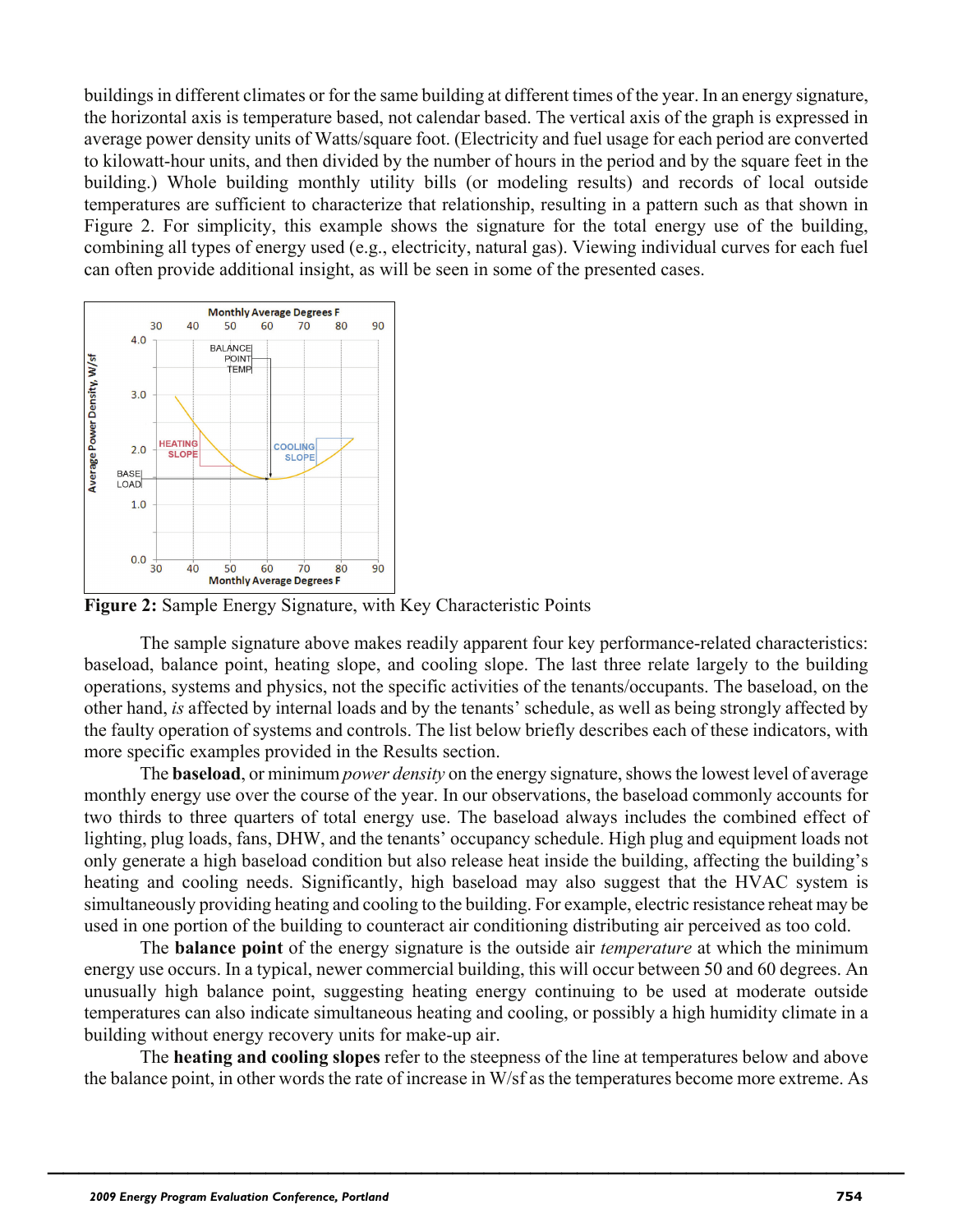it gets warmer outside, cooling energy naturally increases, and the rate at which it increases reflects the efficiency of the cooling equipment and effectiveness of the building shell.

#### **Alternative Approaches to Inverse Modeling**

An energy signature can be readily derived from energy billing and temperature data by a variety of curve fit techniques, and this has been a typical part of the process for normalizing the observed energy use of a building to a normal or reference year. However, in the simple weather-normalizing process, the curve fit parameters are merely algebraic numbers with little direct physical significance for building performance. Previous researchers have described several general approaches to using these regression-based energy signatures in evaluating retrofit results or targeting areas for savings (for example, Kissock, Haberl & Claridge 2003; Kissock & Mulqueen 2008). These approaches use variations of statistical models to fit the observed usage pattern, with increasing attempts to link the statistical parameters to physical characteristics that have clear significance to building performance. The general approach is loosely described as inverse modeling, that is modeling that starts with the observed energy use and proceeds backwards to the probable causes of the performance.

The process used in this study differs from those described above primarily in reliance on an underlying physical model of the building for the initial derivation of the energy signature (Robison  $\&$ Reichmuth 1999; White & Reichmuth 1996; see also Robison 2009 for description of a tool using this approach). The method identifies a set of physical characteristics (system type and efficiency, ventilation rates, insulation levels, etc.) for which a building model would provide the best fit between the measured energy usage pattern and temperature. This underlying model provides several primary advantages.

(1) It assures an energy signature consistent with basic building physics. For example, the inability to identify a set of physical parameters consistent with the observed usage pattern will often correctly suggest inaccurate or incomplete information was provided.

(2) The set of physical parameters that best fit the observed pattern can point to more likely areas for investigation. For example, all sets of reasonable parameters that fit the data may have to include a high air exchange rate.

(3) Once established, the building's model provides a convenient tool for estimating end-use splits and the impact of potential changes in operation or system characteristics.

One particularly important aspect of the underlying physical model used here is the integrated inclusion of both electricity and gas (or other fuel) billing data in a single model.<sup>2</sup> This takes into account results such as the impact of higher or lower plug loads on heating and cooling needs. As noted in the brief overview of energy signatures, many factors can theoretically affect the slope, baseload, or balance point. Once the set of physical parameters is determined, signatures can be drawn for individual fuels as well as total energy. It is only this integrated, temperature-based view of all energy use that that enables confident hypotheses of the most likely causes for the specific signature being examined.

### **The Reference Building**

1

In practice, an energy signature of a building is highly "benchmarkable;" it can be compared to the signature of a known building to benchmark several aspects of energy usage. To help evaluate individual building energy signatures, we specified a general reference model. This model is not intended to suggest the best possible performance, but is simply a comparison line based on an *actual* building with good overall

 $2^2$  Because the model is temperature-based rather than date-based, the common situation of different meter-read dates for gas and electric bills does not present a problem. Each billed amount is simply aligned with the actual mean temperature for its billing period.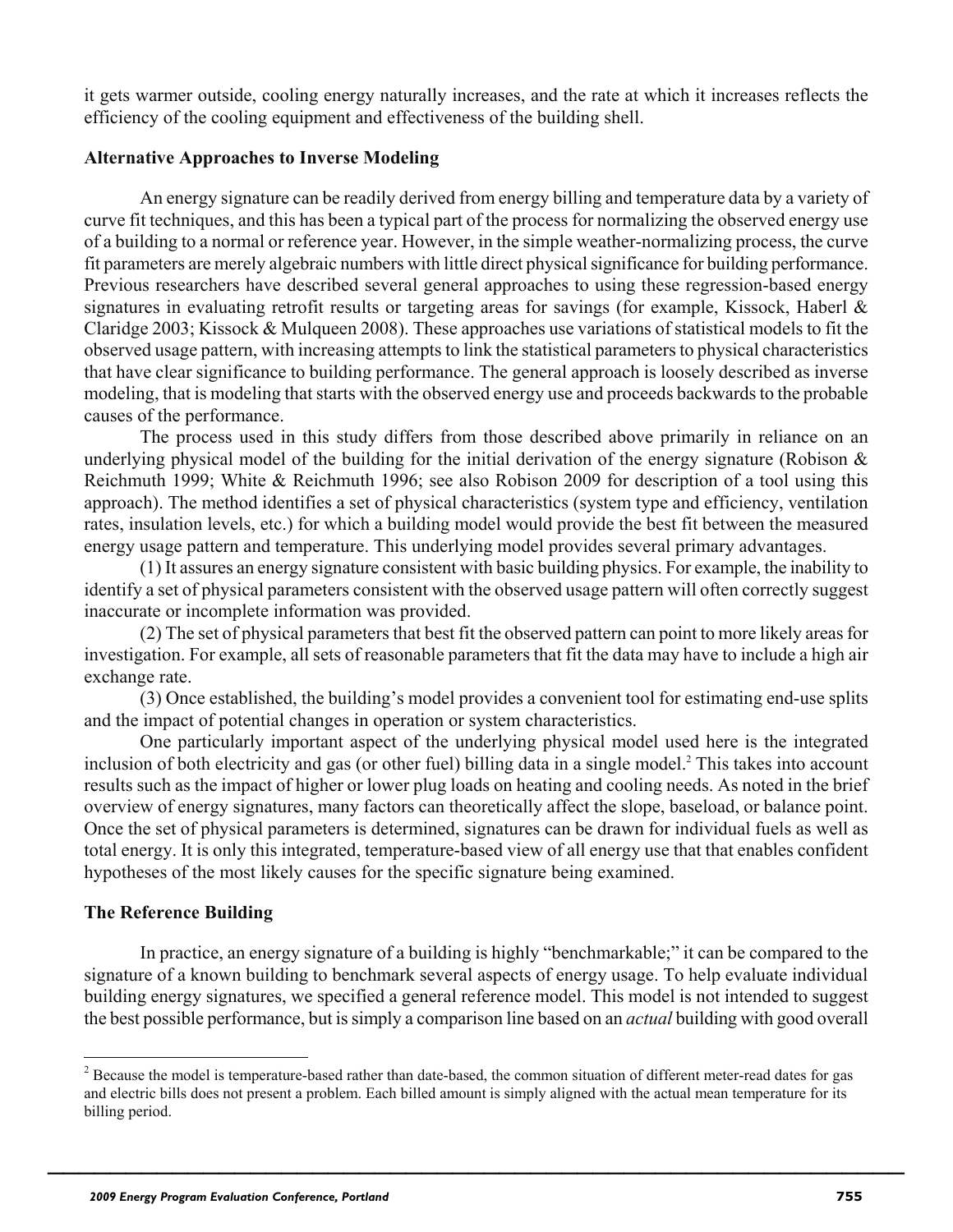measured energy efficiency that came from sound basic design, good operations management, and readily available, proven technology. When the reference signature is plotted with that of another building, key differences are readily obvious. In the figure below, the orange line represents the performance of a building in the study, based on its actual utility data. The dashed green line adds the signature for the reference building. The reference line makes two characteristics particularly notable in this example, suggesting likely candidates for further investigation: The *heating slope*  $(\mathbb{O})$  is much steeper than that of the reference building, and the *balance point* of 67 degrees  $(\mathcal{Q})$  is somewhat high.





**Figure 3:** Sample Energy Signature, Total Site Energy

A reference line comparison is used throughout this report to examine and demonstrate characteristics of buildings in the study. For consistency and continuity, the same reference line is included in each case. The degree to which "the" reference might appropriately be adjusted for comparison to a given measured building (rather than always using the same line) depends on the purposes of the comparison. Aspects to consider for potential reference adjustment might include climate, activity type, schedule, and HVAC systems.

**Climate**. The energy signature shows a pattern of performance over a range of temperatures, not the total annual usage or the fraction of the year that the building spends in each temperature range. As such, the signature itself does not need any material adjustment for different climate zones. Knowledge of the local climate obviously does enter into optimizing the design and the operation of any facility. Identical buildings in two different climates will have different total EUIs, because the local climate determines which section of the temperature spectrum has the most impact on total building energy use.

**Activity type and schedule**. The key occupant-related characteristics that affect energy use are plug/equipment loads and schedule. The common practice of benchmarking a building's energy use against others of the same activity type essentially uses the type as a proxy for average schedule and equipment loads. However, actual operating hours and loads vary widely within any one type. It is much more useful, for example, to benchmark a mixed-use community center building operating 80 hours/week and including a high PC density with an office building of similar schedule and equipment density, than with an average community center. The physical model underlying the energy signatures in this report makes it relatively easy to customize a reference signature for schedule if desired. More research is needed to adjust precisely for differences in loads, with the proper degree of adjustment depending in part on whether the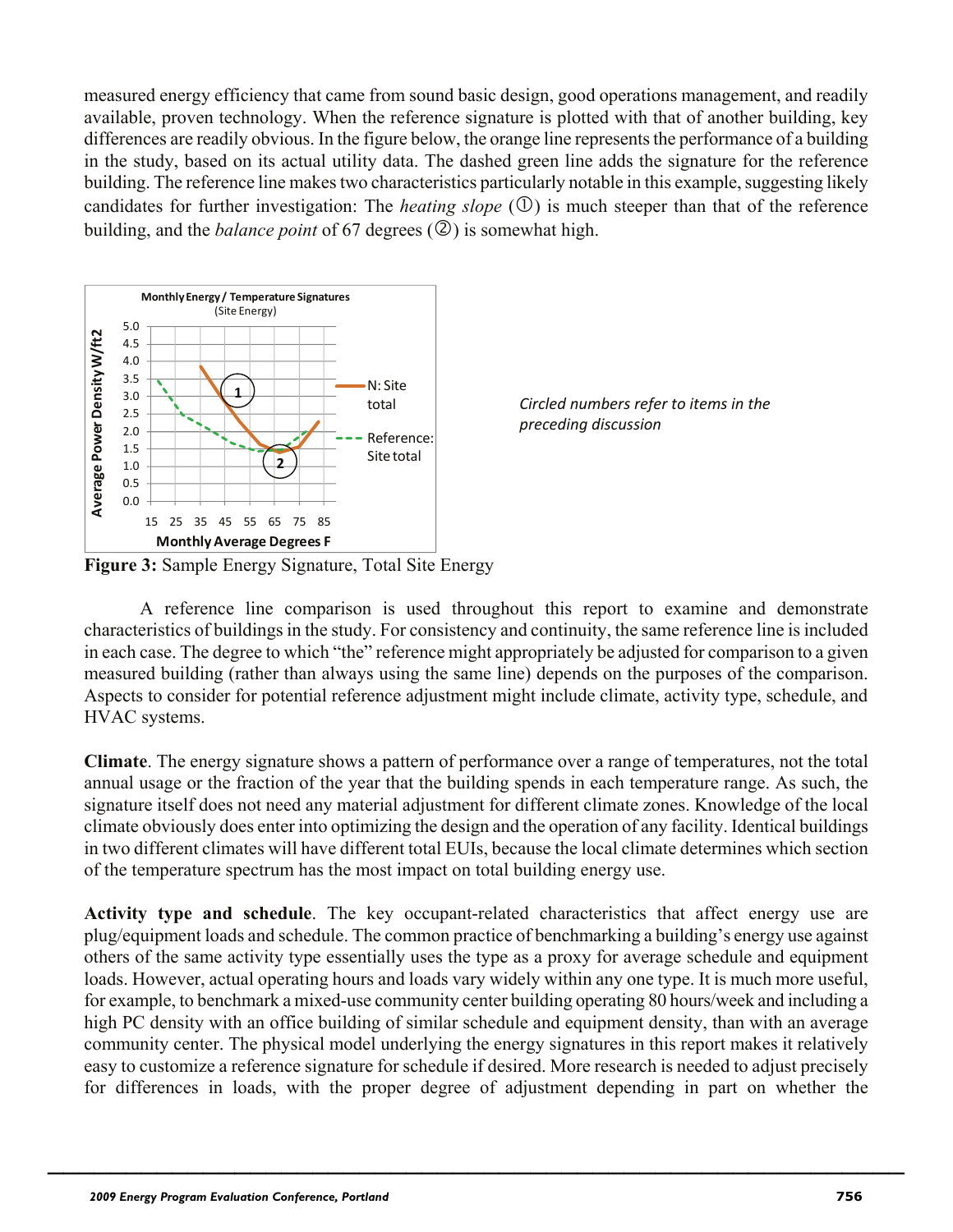benchmarking is targeting building operation only or the combination of building operation and tenant activities.

**Figure 4** shows the general magnitude of changes from a sample of plug level and schedule differences in the reference model.



*"High plug" = 2x the reference level; "Low plug" = 0.5x the reference level* 

**Figure 4**: Schedule and Plug Impacts on Energy Signatures

K-12 schools do have one schedule characteristic that differs from most other commercial buildings, being frequently closed in the summer. To facilitate benchmarking across activity types, NBI models nonyear-round schools in two ways. One model fits the actual measured experience of the building throughout the year, incorporating the reduced summer schedule. That version is most useful for specific feedback to the building owner/operator and provides a site-specific reference line against which each future billing result can be compared. The second model, for the 9-10 month school, uses the same building characteristics identified in the first model, but projects modeled summer performance that would occur under a year-round schedule. That is the version presented in the graphs in this report, providing better benchmarking comparability among building types and among different schools that may have different schedules. These estimates of how the building would perform if occupied year round are easily developed from the tuned inverse model (as long as at least one occupied month occurs with average temperatures in the cooling range), although they will not be as accurate as if billings from 12 months of consistent occupancy levels were available.

**HVAC Systems**. For this report's purpose of identifying reasons for wide performance differences, it was appropriate to use a single consistent reference model for all buildings. However, as seen in some of the cases presented here, certain system types do exhibit distinct signature patterns. System-specific reference signatures can be quite appropriate for monitoring and refining an individual building or a group of buildings. It may be useful, for example, in a reviewing results of a utility-sponsored efficiency program focused on a particular HVAC technology.

# **Results**

This presentation highlights the way that energy signatures were used in the review, revealing some of the observed performance drivers and demonstrating the review technique. More detailed descriptions of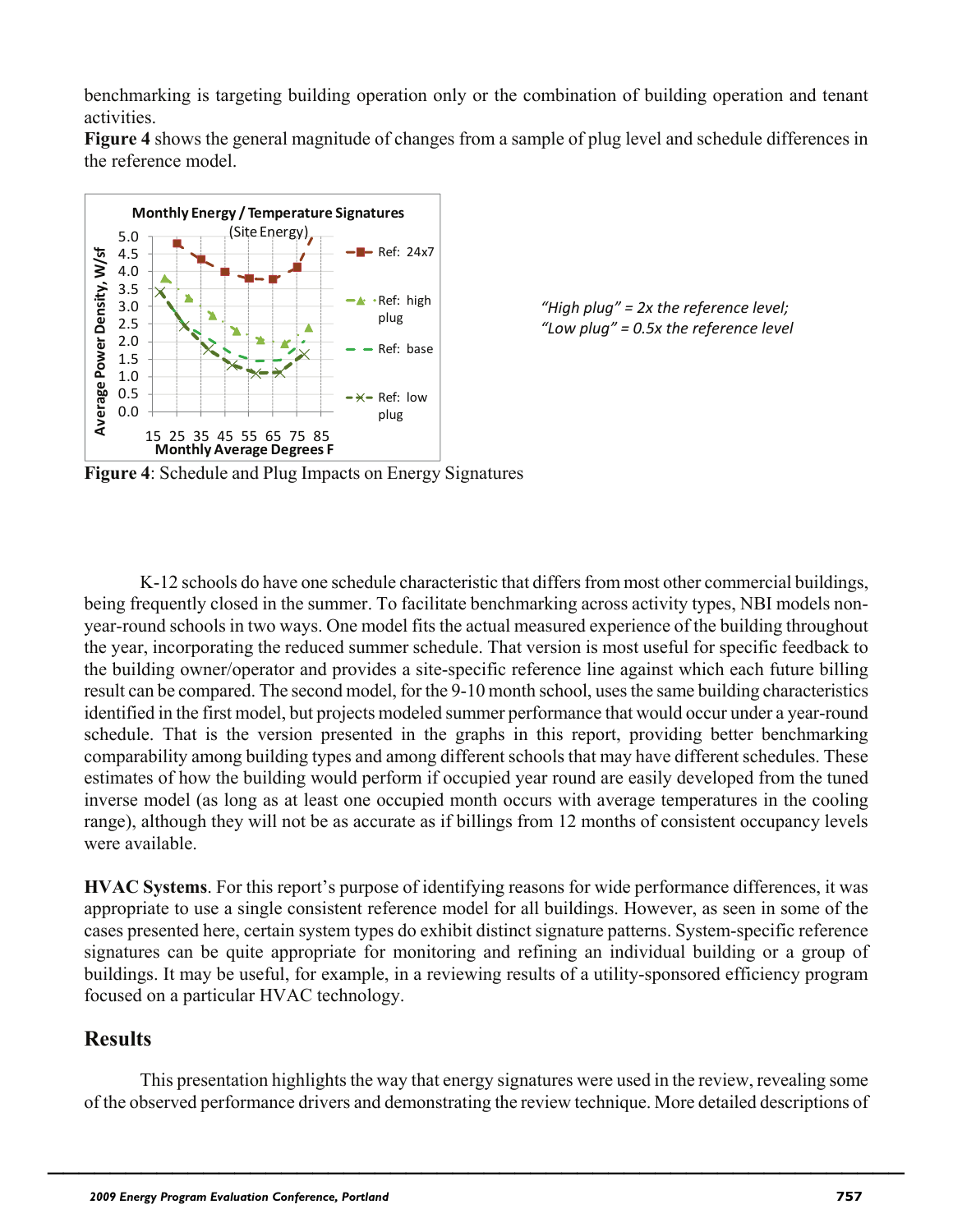the overall study process and the characteristics associated with the full sample of 23 buildings will be presented in other reports.

### **System Types**

Of the 23 buildings in this study, six used some type of ground source heat pump (GSHP), and all of those were at the better end of the performance spectrum. The narrower temperature range of the groundtempered water, which a GSHP uses as a source/sink, increases overall efficiency and stability, keeping the system in its most efficient operating range more often. The left graph of Figure 5 shows two of the study buildings with GSHPs, with slightly different baseloads, both exhibiting the very flat heating and cooling slopes typical of GSHP site energy use. Note that this technology also provides an example of a case where a source energy comparison will give a slightly different view, as seen in the graph on the right. The site to source conversions here use the national average factors employed by EPA (purchased source electricity = 3.34 x site measured use; source natural gas = 1.047 x site measured use (EPA 2007) ). The reference building uses natural gas for heating, while the GSHP buildings are all-electric. The *heating slope* advantage of GSHP that is apparent on a site energy basis is not evident from the source energy perspective, when the national average multiplier of 3.34 is used for electricity. For cooling, on the other hand, all three buildings in this example use electricity. In this case, the large multiplier for source electricity gives the cooling savings of the GSHP even more value from the source perspective. This is clearly a situation where the conclusions are in part affected by the purpose of the analysis. For example, for an individual building with a highly renewable electricity source (e.g. a largely hydro-based utility or using onsite renewable generation), the heating slope on a source energy basis would appear much more favorable



**Figure 5**: Site and Source Energy Signatures for GSHP vs Reference

## **Activity level differences**

**Low usage level**. The lowest EUI building in this study, at 20 kBtu/sf, used multiple energy efficiency strategies, including GSHP, natural ventilation, focus on building envelope, and active ongoing monitoring. It is also true, however, that approximately one-third of the building was used primarily as warehouse space, fully conditioned but with a very low level of plug and equipment loads, which would naturally contribute to the lower energy use. Figure 6 shows the building's energy signature, benchmarked against both the standard reference and the "low plug" reference line from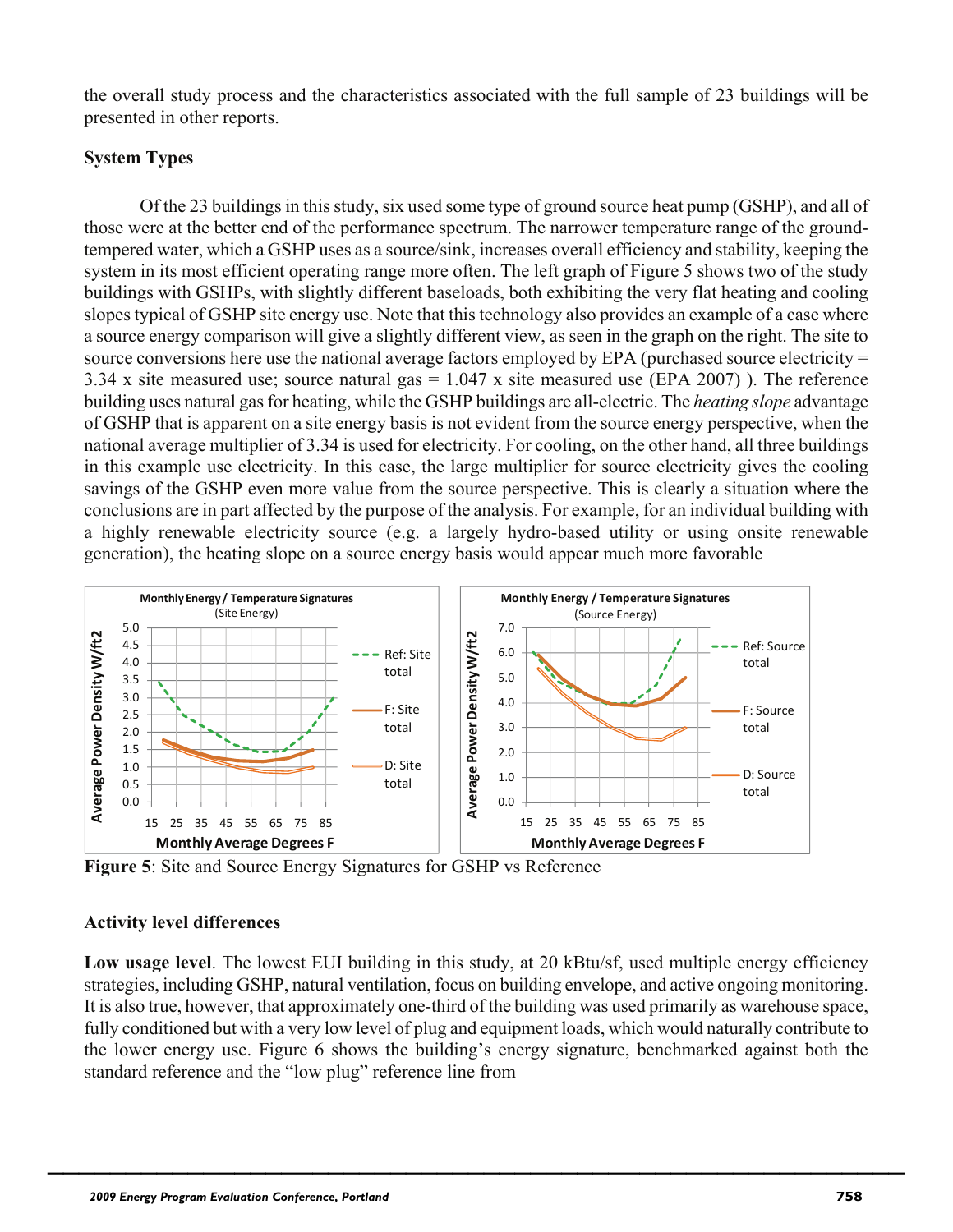**Figure 4**, to show the approximate effect of baseload reduction such as might come from the warehouse space usage in part of the building. This view clearly shows that the low measured EUI is not solely the result of the mixed space uses; the building's energy usage continues to be lower than the reference line throughout the temperature range.



**Figure 6:** Mixed Office/Warehouse Space

**24 x 7 schedule**. One of the highest EUIs in the study, at 154 kBtu/sf, was for an office building operating around the clock, seven days a week. The question here is whether the building is inefficient, or merely reflecting the heavy schedule. Again, the energy signature shows that the schedule is only part of the story. The "high hours" reference line from

**Figure 4**, shown also in the figure below, portrays the reference building results with a change only in the schedule to 24 x 7. The actual office building displays an even higher baseload, with energy use above the reference line at all applicable temperatures. (This building is in the hot Climate Zone 2, and its signature line is not extended below the coldest temperatures it would be likely to experience.)



**Figure 7**: 24 x 7 Office

As noted earlier, the energy signature review was done at the outset of each investigation, to better inform interviews with building operators in this study. This building was one in which a new energy manager, hired when the building was approximately four years old, found that none of the energy management control routines were in place. He subsequently instituted changes that should be apparent in 2009 performance.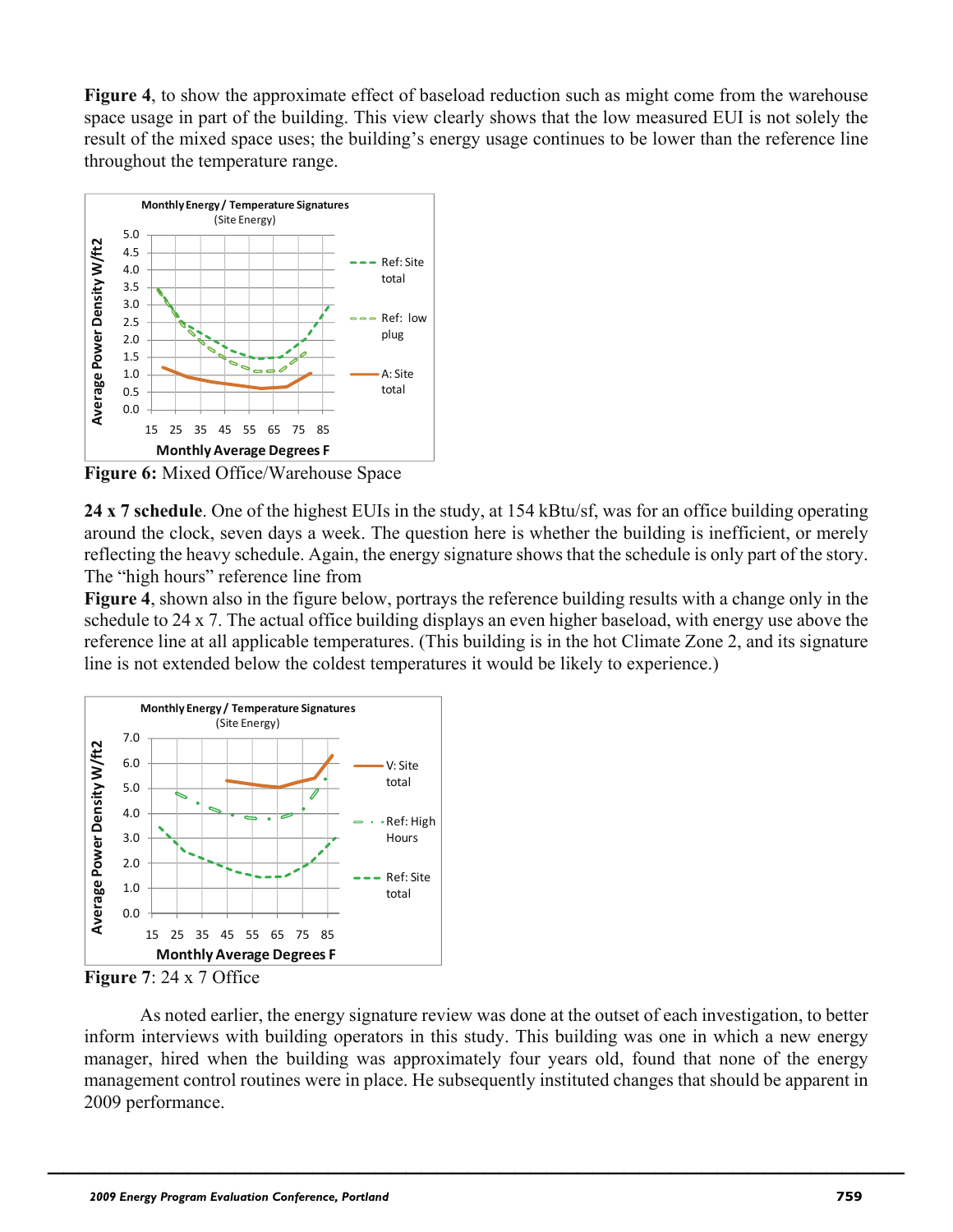**Control problems.** Potential failure modes for control systems span the entire building delivery range from initial design through operations. Although this review did not compile detailed information on control systems and components, basic billing data can provide several indicators of potential control problems. Control problems can affect any of the major elements of an energy signature, but a bit of additional analysis can often identify situations where controls are a particularly likely culprit in poor building performance.

*Irregular usage patterns*. One suggestion of possible control problems comes early in the process of developing an energy signature. In some cases, no set of physical assumptions can fit the reported monthly usage amounts to a single smooth line. An irregular pattern may be the result of estimated rather than actual energy bills, mis-reported meter read dates, or of significant irregularity in building equipment loads or schedules. However, if none of these reasons applies, an irregular building response to consistent climate conditions suggests that a control problem is worth investigating. The most recent two years of gas bills for the building shown in Figure 8 exhibit this situation. The individual monthly usage points clearly do not all lie on a single curve. Two possible fits to portions of the data are shown here. Note that this is not a simple degradation or improvement of experience over time. Each year has some points falling on each of the two lines. In other words, the operation of the building under similar temperature conditions is unpredictable, suggesting control irregularity.



**Figure 8: Example of poor signature fit** 

Subsequent conversations with the building manager did reveal complex and difficult to manage HVAC and control systems. Typically, such detailed investigation of historic energy use trends is impractical, requiring a busy building operator to remember unusual schedule or equipment changes that might have affected gas use more than a year ago. But timely use of an energy signature benchmarking tool each month could promptly identify current situations that warrant investigation.

Data from most of the participants in this study did not exhibit such irregular experience, but other indicators developed from basic billing data can also point to potential control problems.

*Mild Weather Gas Use*. A high baseload that is not explained by occupant activities is another indicator of possible control problems. The baseload is identified at the low point of the energy signature, typically occurring at mild temperatures when little heating or cooling should be required. The physical model underlying energy signature determination automatically takes into account the normal level of consecutive heating and cooling that would come from cold mornings and warm afternoons or a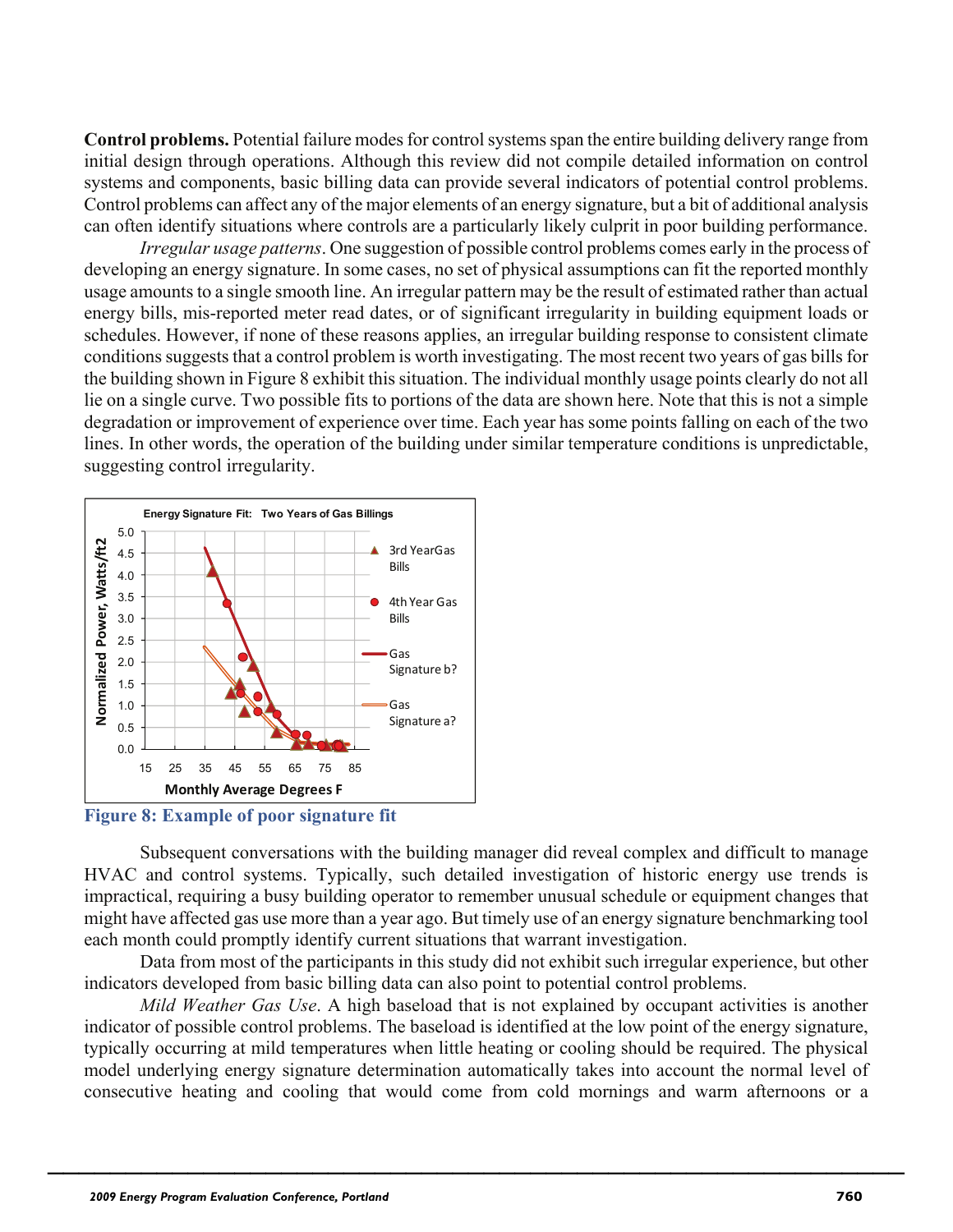combination of cold and warm days in the same month. The model will then point to excessive simultaneous heating and cooling as a possibility when these standard levels do not match the observed patterns.

Because so many end uses are included in total baseload, more detailed measurements would often be required to isolate the specific size of the contribution from simultaneous heating and cooling. However, one good indicator *can* be easily isolated and quantified for a building heating with gas: the space-heating load occurring at an average outside temperature of 55 degrees. This mild temperature heating is likely to be a control problem, rather than the result of other heating inefficiencies, because most characteristics that affect total heating energy (such as building shell, ventilation, and HVAC equipment efficiency) affect primarily the heating *slope*, not the level of heating near the balance point temperature. In our set of 23 buildings, none of those with EUIs below 50 kBtu/sf used gas at 55 $\degree$  in excess of 0.3 W/sf. On the other hand, several instances of 55° gas use at or above 1 W/sf were seen in buildings with EUIs of 70 kBtu/sf or higher.

Figure 9 displays an example of simultaneous heating and cooling, showing both a high baseload and a high gas load at  $55^\circ$ . The gas power density is at a full 1 W/sf, well above the building's minimum summer use for just domestic hot water. In the shaded temperature range, from 50 to 70 degrees, electricity use increases, presumably for cooling, while gas use significantly exceeds the minimum level.





*Note that the vertical axis extends above the typical maximum of 5.0 shown on other site energy signature plots, to permit showing this building's full signature.*

**Figure 9:** Simultaneous Heating and Cooling

*Comparison with modeling.* Considerable effort goes into developing design-stage energy models for LEED and other green buildings, to select energy efficiency measures and to estimate the energy savings that could result from the chosen design. However, very little useful information is typically carried forward from those models, whether for future use to inform the building owner's review of measured performance or to inform the design team on what worked and what changes might help their future practice. For example, the modeling always includes (or could easily generate) summaries of anticipated energy use by month and fuel, the key inputs to developing a modeled energy signature. Having an anticipated signature available would provide a reference for benchmarking each month's energy use as it occurs. That would automatically eliminate any questions about whether the difference in usage amount was the result of temperature variations in relation to a typical year. A single month's results will show whether usage is more or less than originally modeled, and further insight into possible reasons will develop as more months are added. If uncertainty regarding occupancy level and activities is a concern at time of initial modeling, a performance range could be provided for the initial signatures, similar to the plug load variations shown in

\_\_\_\_\_\_\_\_\_\_\_\_\_\_\_\_\_\_\_\_\_\_\_\_\_\_\_\_\_\_\_\_\_\_\_\_\_\_\_\_\_\_\_\_\_\_\_\_\_\_\_\_\_\_\_

**Figure 4**.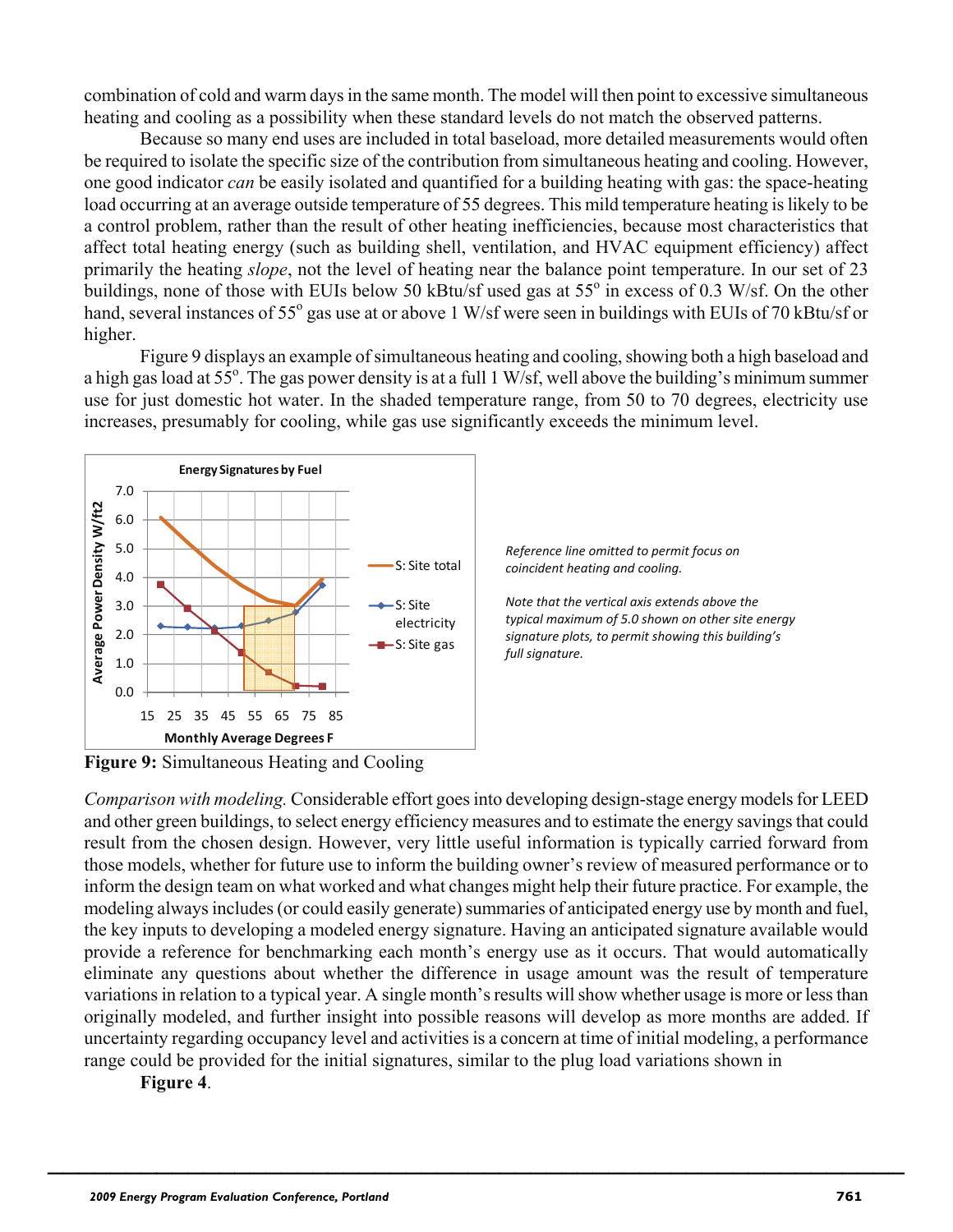The projected monthly detail from the original model was available for only two of the 23 buildings reviewed in this study. One of those examples is presented here. In this case, the comparison of actual usage to the model shows a similar baseload, but significant differences in heating and cooling energy.



**Figure 10:** Modeled and measured energy signatures

A thorough measurement and verification  $(M&V)$  study of this building, done for the owner three years after occupancy, showed excess heating due to unexpectedly high use from an electric resistance vestibule heater. It also noted the better than expected cooling arising from reduced summer operating hours and better than expected individual zone control in the mini-split ductless cooling. In this case, the design model provided a reasonable total prediction, but the real world had two further lessons: 1) winter electric energy could be reduced by 20% or more by reining in the vestibule heater, and 2) particularly good cooling experience can be achieved from a ductless mini-split air conditioner with good zone control. These results could have been known and acted on after the first year of operation using a basic billing and temperaturebased performance review, instead of three years later after a very expensive measurement and verification exercise.

## **Discussion**

This paper reviewed a set of 23 LEED buildings, to explore reasons for the observed wide range of energy performance levels. While the limited sample could not identify a complete set of key performance drivers, it did identify a number of features related to the higher and lower ends of the performance spectrum. It also showed that simple and intuitive evaluation strategies can readily identify building characteristics that are strong indicators of overall energy performance. The summarized examples focus on ways in which energy signatures can be used for insight into measured building performance, even in the absence of submetering or post-occupancy calibration of complex building energy models. They can provide a useful integrated view of whole building performance that often reveals problems rarely revealed in, for example, commissioning as it is currently practiced in LEED new construction projects. An energy billingbased whole building performance review should be used to isolate significant performance problem areas in the first year of full occupancy operation. Some detailed M&V may then be necessary to follow up an indication of poor performance, but the detailed M&V is no substitute for a careful analysis of whole building monthly billing and temperature information as it becomes available.

These signatures can be useful at the individual building level, for feedback to both the owner/operator and designers. They can also be useful at the program level, to give a much better understanding of program accomplishments and challenges. Several enhancements could further improve